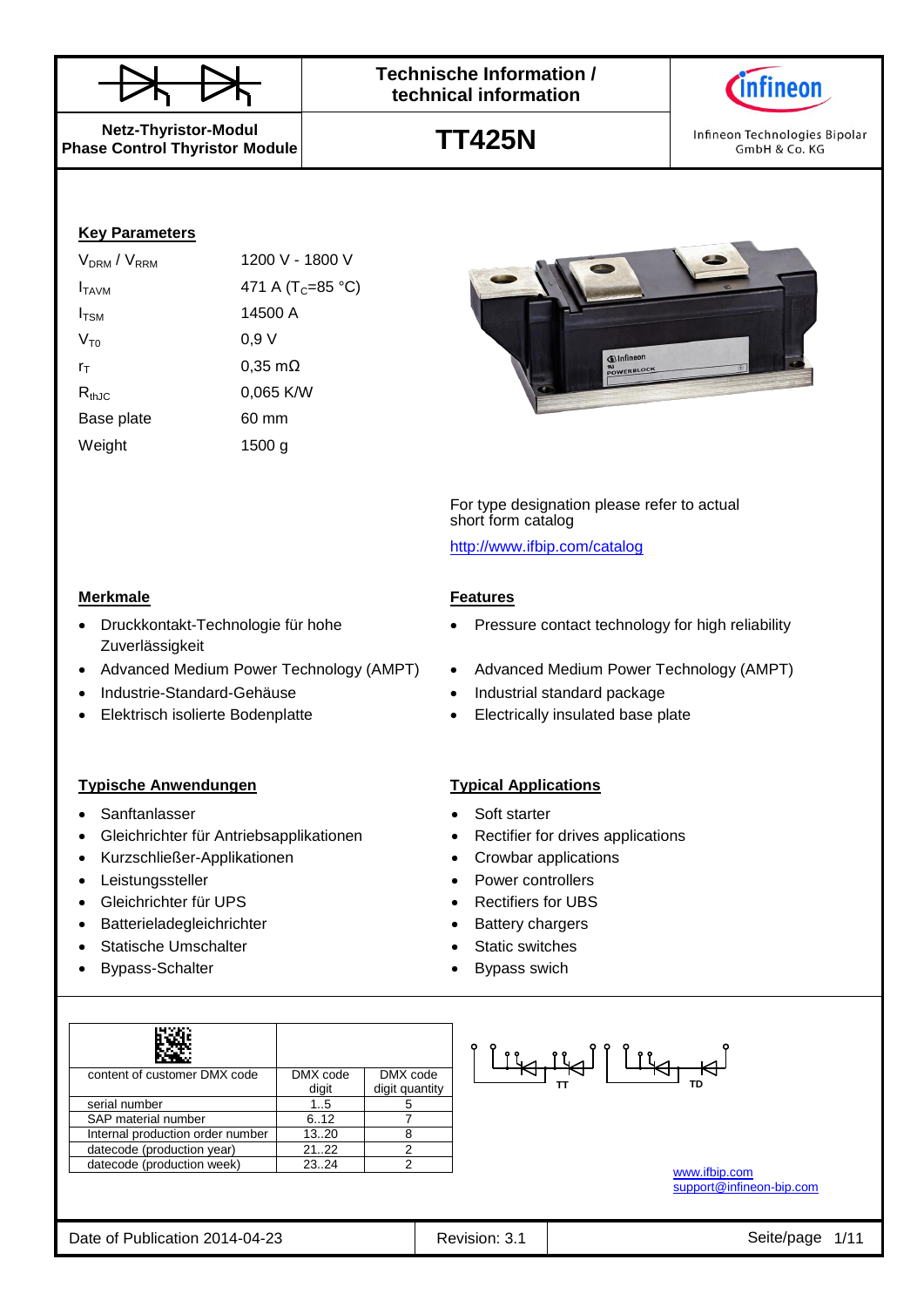

## **Technische Information / technical information**



**Netz-Thyristor-Modul Phase Control Thyristor Module**

# **TT425N**

Infineon Technologies Bipolar GmbH & Co. KG

|                                                          | <b>TT425N</b>                                                       | <b>TD425N</b>                       |                         |                  |
|----------------------------------------------------------|---------------------------------------------------------------------|-------------------------------------|-------------------------|------------------|
| Elektrische Eigenschaften / Electrical properties        |                                                                     |                                     |                         |                  |
| Höchstzulässige Werte / Maximum rated values             |                                                                     |                                     |                         |                  |
| Periodische Vorwärts- und Rückwärts-Spitzensperrspannung | $T_{vi} = -40$ °C $T_{vj \, max}$                                   | V <sub>DRM</sub> , V <sub>RRM</sub> | 1600 V<br>1200          |                  |
| repetitive peak forward off-state and reverse voltages   |                                                                     |                                     | 1800 V<br>1400          |                  |
| Vorwärts-Stoßspitzensperrspannung                        | $T_{vi} = -40^{\circ}C T_{vj \, max}$                               | <b>V<sub>DSM</sub></b>              | 1600<br>1200            | $\vee$           |
| non-repetitive peak forward off-state voltage            |                                                                     |                                     | 1400<br>1800            | v                |
| Rückwärts-Stoßspitzensperrspannung                       | $T_{vi}$ = +25°C $T_{vi}$ <sub>max</sub>                            | $V_{\text{RSM}}$                    | 1700<br>1300            | $\vee$           |
| non-repetitive peak reverse voltage                      |                                                                     |                                     | 1500<br>1900 V          |                  |
| Durchlaßstrom-Grenzeffektivwert                          |                                                                     | <b>ITRMSM</b>                       | 800 A                   |                  |
| maximum RMS on-state current                             |                                                                     |                                     |                         |                  |
| Dauergrenzstrom                                          | $T_c = 85^{\circ}$ C                                                | <b>I</b> TAVM                       | 471                     | $\overline{A}$   |
| average on-state current                                 |                                                                     |                                     |                         |                  |
| Stoßstrom-Grenzwert                                      | $T_{vi} = 25^{\circ}C$ , t <sub>P</sub> = 10ms                      | I <sub>TSM</sub>                    | 14500                   | $\overline{A}$   |
| surge current                                            | $T_{vi} = T_{vi \, max}$ , $t_P = 10 \, \text{ms}$                  |                                     | 12500 A                 |                  |
| Grenzlastintegral                                        | $T_{\rm vj} = 25^{\circ}C, t_{\rm P} = 10 \text{ms}$                | 2t                                  | 1051000                 | $A^2S$           |
| $l2t-value$                                              | $T_{vi} = T_{vi \, max}$ , t <sub>P</sub> = 10ms                    |                                     | 781000 A <sup>2</sup> s |                  |
| Kritische Stromsteilheit                                 | <b>DIN IEC 747-6</b>                                                | (di <sub>T</sub> /dt) <sub>cr</sub> |                         | $120$ A/ $\mu$ s |
| critical rate of rise of on-state current                | f = 50Hz, $i_{GM}$ = 1A, $di_G/dt$ = 1A/ $\mu$ s                    |                                     |                         |                  |
| Kritische Spannungssteilheit                             | $T_{\rm vj} = T_{\rm vj \, max}$ , $V_{\rm D} = 0.67$ $V_{\rm DRM}$ | $(dv_D/dt)_{cr}$                    | 1000                    | $V/\mu s$        |
| critical rate of rise of off-state voltage               | 6.Kennbuchstabe / 6 <sup>th</sup> letter F                          |                                     |                         |                  |

Charakteristische Werte / Characteristic values

| Durchlaßspannung<br>on-state voltage                                        | $T_{vi} = T_{vi \, max}$ , $i_T = 1500A$                                                                                          | V <sub>T</sub>  | max.         | $1,5$ V                |                                   |
|-----------------------------------------------------------------------------|-----------------------------------------------------------------------------------------------------------------------------------|-----------------|--------------|------------------------|-----------------------------------|
| Schleusenspannung<br>threshold voltage                                      | $T_{vi} = T_{vj \text{ max}}$                                                                                                     | $V_{(TO)}$      | max.         | $0,9$ V                |                                   |
| Ersatzwiderstand<br>slope resistance                                        | $T_{vi} = T_{vi \, max}$                                                                                                          | $r_{\rm T}$     | max.         | $0,35 \text{ m}\Omega$ |                                   |
| Zündstrom<br>gate trigger current                                           | $T_{vi} = 25^{\circ}C$ , $v_D = 12V$                                                                                              | l <sub>GТ</sub> | max.         | 250 mA                 |                                   |
| Zündspannung<br>gate trigger voltage                                        | $T_{vi} = 25^{\circ}C$ , $V_D = 12V$                                                                                              | $V_{GT}$        | max.         | $1,5$ V                |                                   |
| Nicht zündender Steuerstrom<br>gate non-trigger current                     | $T_{\rm vj} = T_{\rm vj \, max}$ , $V_{\rm D} = 12V$<br>$T_{vj} = T_{vj \, max}$ , $V_D = 0.5 V_{DRM}$                            | lgp             | max.<br>max. |                        | $10 \text{ mA}$<br>$5 \text{ mA}$ |
| Nicht zündende Steuerspannung<br>gate non-trigger voltage                   | $T_{vi} = T_{vi \, max}$ , $V_D = 0.5 V_{DRM}$                                                                                    | $V_{GD}$        | max.         | $0,2$ V                |                                   |
| Haltestrom<br>holding current                                               | $T_{vi} = 25^{\circ}C$ , $V_D = 12V$ , $R_A = 1\Omega$                                                                            | Iн              | max.         | 300 mA                 |                                   |
| Einraststrom<br>latching current                                            | $T_{vi} = 25^{\circ}C$ , $V_D = 12V$ , $R_{GK} \ge 10\Omega$<br>$i_{GM}$ = 1A, di <sub>G</sub> /dt = 1A/µs, t <sub>q</sub> = 20µs | IL.             | max.         | 1500 mA                |                                   |
| Vorwärts- und Rückwärts-Sperrstrom<br>forward off-state and reverse current | $T_{vi} = T_{vi \, max}$<br>$V_D = V_{DRM}$ , $V_R = V_{RRM}$                                                                     | $i_D$ , $i_R$   | max.         | $100 \text{ mA}$       |                                   |
| Zündverzug<br>gate controlled delay time                                    | <b>DIN IEC 747-6</b><br>$T_{vi}$ = 25°C, $i_{GM}$ = 1A, $di_G/dt$ = 1A/ $\mu$ s                                                   | $t_{\text{qd}}$ | max.         |                        | $4 \mu s$                         |

| prepared by: HR |  | date of publication: 2014-04-23 |  |
|-----------------|--|---------------------------------|--|
| approved by: ML |  | revision:                       |  |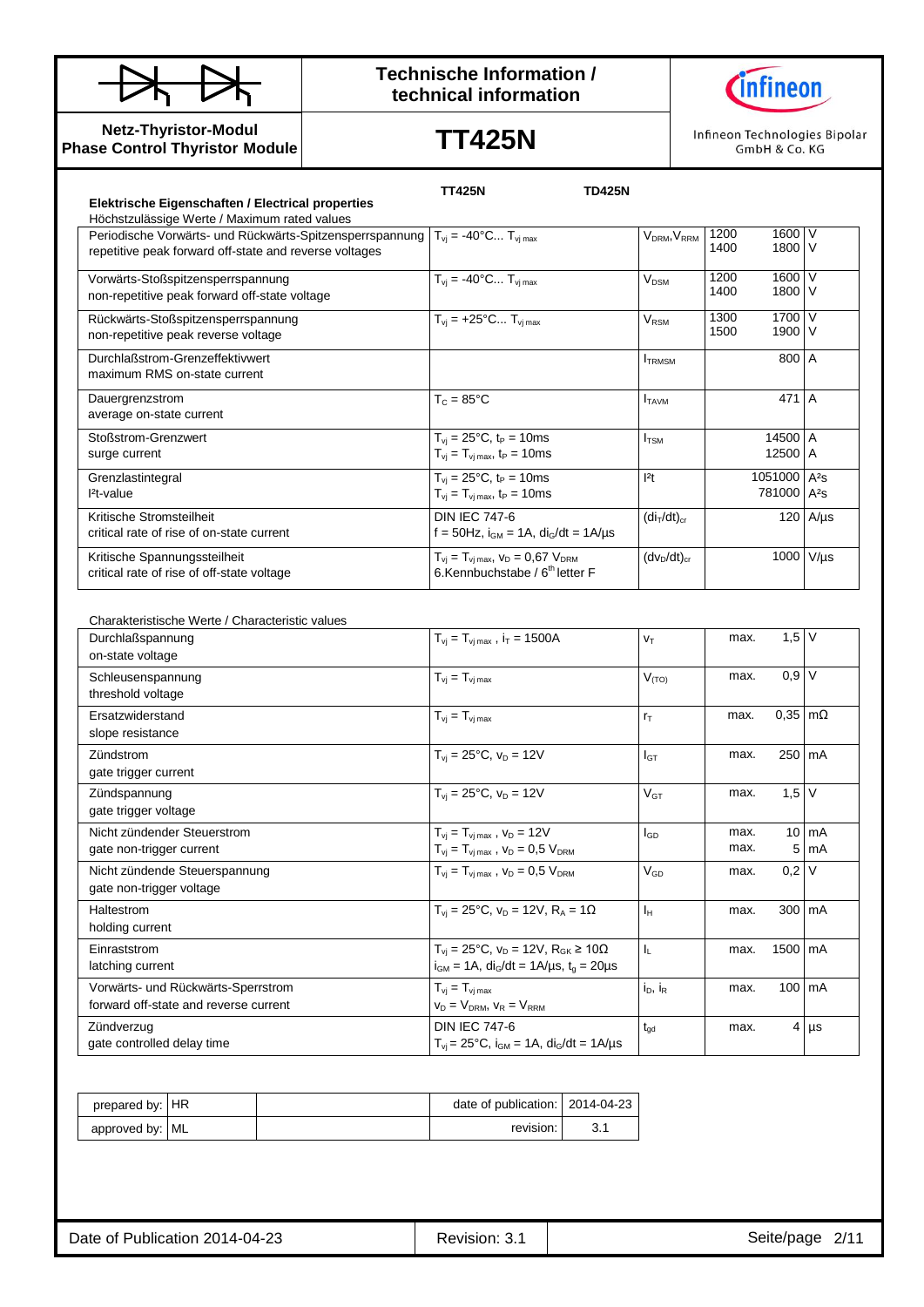

## **Technische Information / technical information**



**Netz-Thyristor-Modul Phase Control Thyristor Module**

**TT425N**

Infineon Technologies Bipolar GmbH & Co. KG

| Freiwerdezeit<br>circuit commutated turn-off time  | $T_{\rm vj} = T_{\rm vj\,max}$ , $i_{\rm TM} = I_{\rm TAVM}$<br>$V_{\text{RM}}$ = 100 V, $V_{\text{DM}}$ = 0.67 $V_{\text{DRM}}$<br>$dv_D/dt = 20 V/\mu s$ , $-di_T/dt = 10 A/\mu s$<br>5.Kennbuchstabe / 5 <sup>th</sup> letter O |       | typ. | $250$ µs             |  |
|----------------------------------------------------|------------------------------------------------------------------------------------------------------------------------------------------------------------------------------------------------------------------------------------|-------|------|----------------------|--|
| Isolations-Prüfspannung<br>insulation test voltage | RMS, $f = 50$ Hz, $t = 1$ min<br>RMS, $f = 50$ Hz, $t = 1$ sec                                                                                                                                                                     | Visol |      | $3.0$ kV<br>$3.6$ kV |  |

#### **Thermische Eigenschaften / Thermal properties**

| Innerer Wärmewiderstand                | pro Modul / per Module, $\Theta = 180^\circ \sin   R_{thJC}$ |                     | max. | $0.0325$ K/W          |            |
|----------------------------------------|--------------------------------------------------------------|---------------------|------|-----------------------|------------|
| thermal resistance, junction to case   | pro Zweig / per arm, $\Theta = 180^\circ$ sin                |                     | max. | $0.0650$ K/W          |            |
|                                        | pro Modul / per Module, DC                                   |                     | max. | 0,031                 | <b>KW</b>  |
|                                        | pro Zweig / per arm, DC                                      |                     | max. | $0.062$ K/W           |            |
| Übergangs-Wärmewiderstand              | pro Modul / per Module                                       | $R_{thCH}$          | max. | 0,01                  | <b>K/W</b> |
| thermal resistance, case to heatsink   | pro Zweig / per arm                                          |                     | max. | $0.02$ K/W            |            |
| Höchstzulässige Sperrschichttemperatur |                                                              | $T_{\text{vj max}}$ |      | 125 <sub>1</sub>      | °€         |
| maximum junction temperature           |                                                              |                     |      |                       |            |
| Betriebstemperatur                     |                                                              | $T_{c}$ op          |      | $-40+125$ $\degree$ C |            |
| operating temperature                  |                                                              |                     |      |                       |            |
| Lagertemperatur                        |                                                              | $T_{\text{stg}}$    |      | $-40+130$ $\degree$ C |            |
| storage temperature                    |                                                              |                     |      |                       |            |

| Mechanische Eigenschaften / Mechanical properties |                                           |                |             |                        |
|---------------------------------------------------|-------------------------------------------|----------------|-------------|------------------------|
| Gehäuse, siehe Anlage                             |                                           |                | Seite 4     |                        |
| case, see annex                                   |                                           |                | page 4      |                        |
| Si-Element mit Druckkontakt                       |                                           |                |             |                        |
| Si-pellet with pressure contact                   |                                           |                |             |                        |
| Innere Isolation                                  | Basisisolierung (Schutzklasse 1, EN61140) |                |             | <b>AIN</b>             |
| internal insulation                               | Basic insulation (class 1, IEC61140)      |                |             |                        |
| Anzugsdrehmoment für mechanische Anschlüsse       | Toleranz / Tolerance ± 15%                | M1             |             | 6<br><b>Nm</b>         |
| mounting torque                                   |                                           |                |             |                        |
| Anzugsdrehmoment für elektrische Anschlüsse       | Toleranz / Tolerance $\pm$ 10%            | M <sub>2</sub> |             | 12<br>Nm               |
| terminal connection torque                        |                                           |                |             |                        |
| Steueranschlüsse                                  | DIN 46 244                                |                | A 2,8 x 0,8 |                        |
| control terminals                                 |                                           |                |             |                        |
| Gewicht                                           |                                           | G              | typ.        | 1500<br>g              |
| weight                                            |                                           |                |             |                        |
| Kriechstrecke                                     |                                           |                |             | 19<br>mm               |
| creepage distance                                 |                                           |                |             |                        |
| Schwingfestigkeit                                 | $f = 50$ Hz                               |                |             | 50<br>m/s <sup>2</sup> |
| vibration resistance                              |                                           |                |             |                        |
|                                                   | file-No.                                  |                | E 83335     |                        |
|                                                   |                                           |                |             |                        |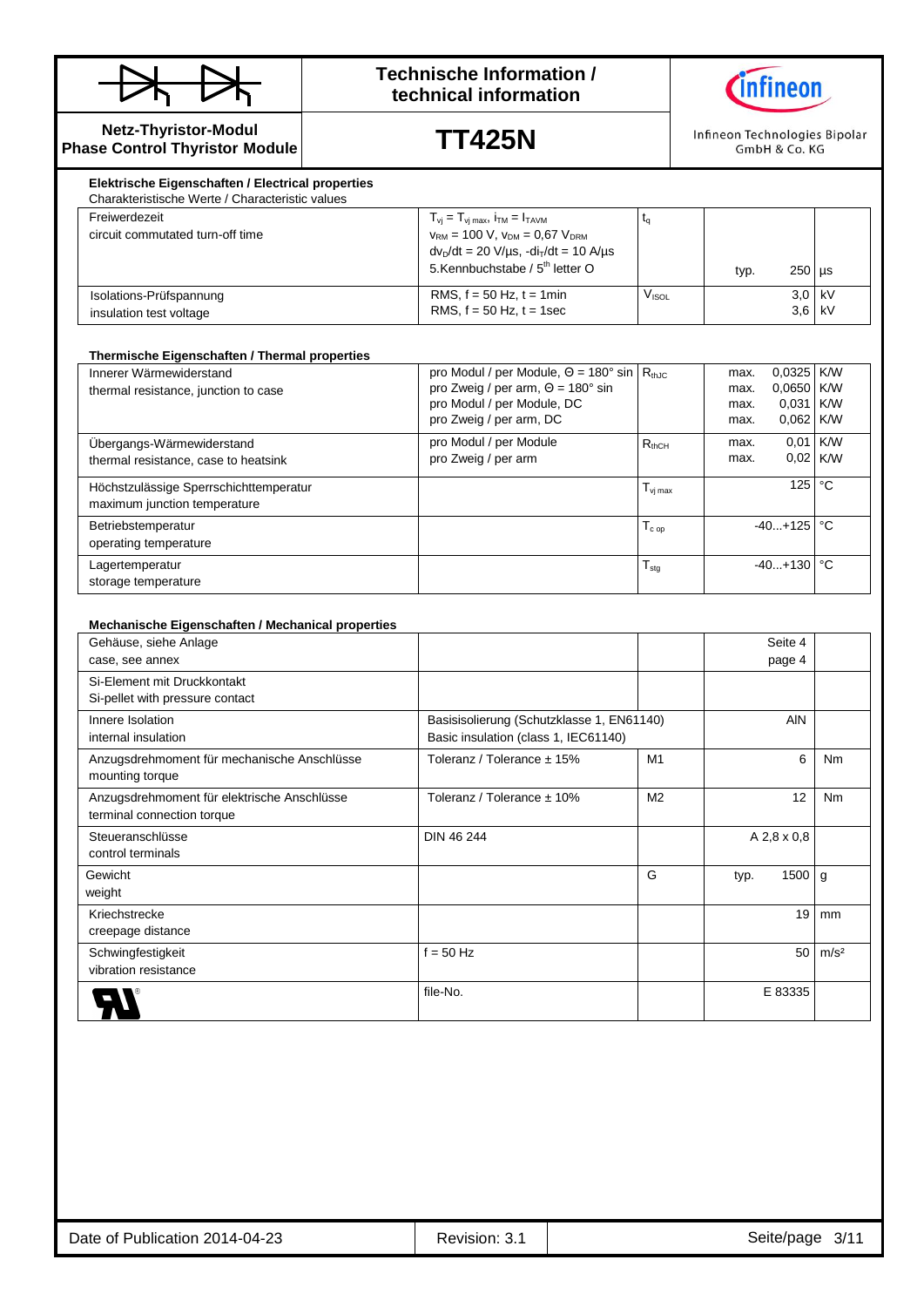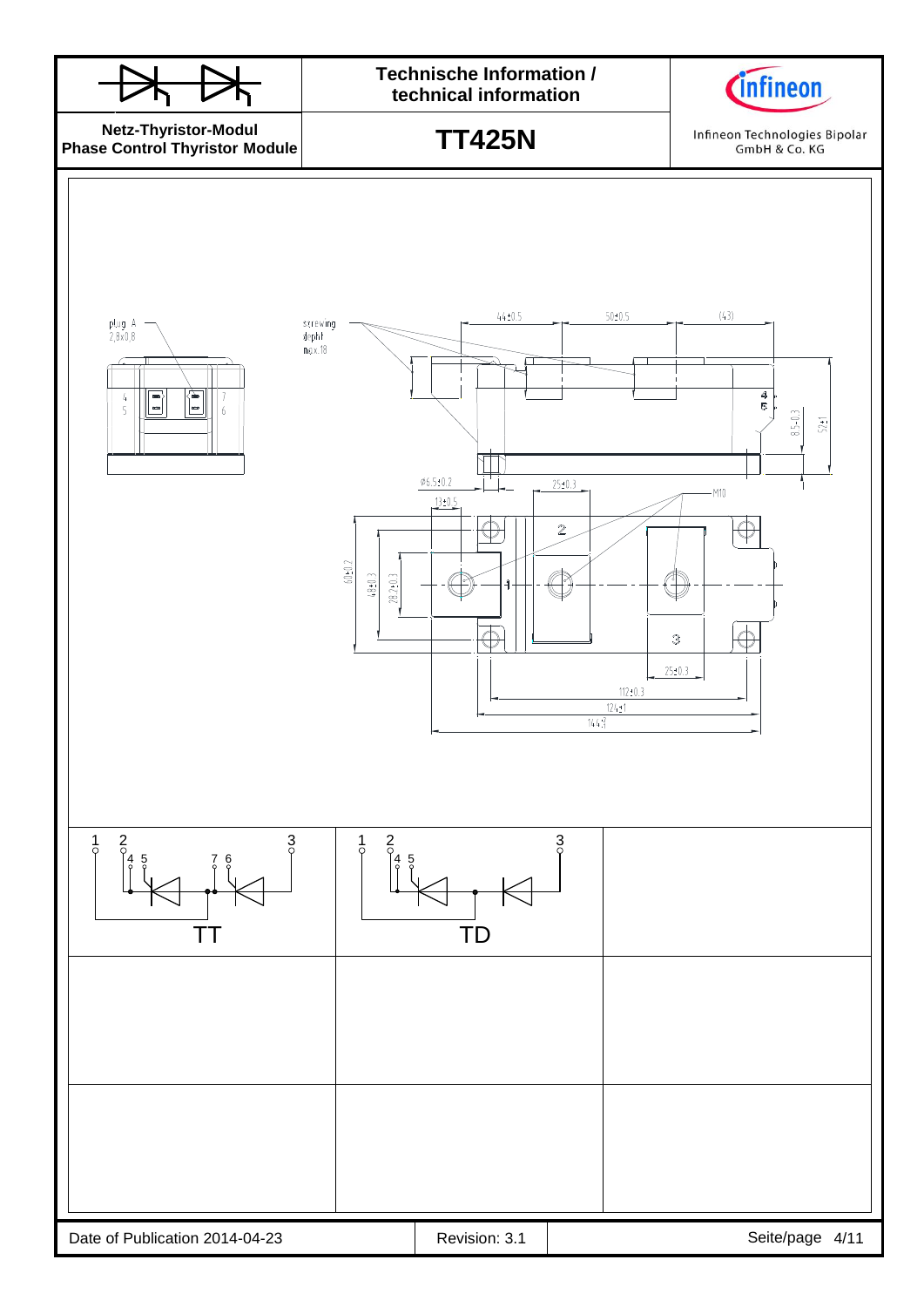

# **Technische Information / technical information**



**Netz-Thyristor-Modul Phase Control Thyristor Module**

**TT425N**

Infineon Technologies Bipolar GmbH & Co. KG

|                                                |                      |                |                      | Analytische Elemente des transienten Wärmewiderstandes $Z_{thJC}$ für DC<br>Analytical elements of transient thermal impedance $Z_{thJC}$ for DC                                             |                                                                                    |   |                     |
|------------------------------------------------|----------------------|----------------|----------------------|----------------------------------------------------------------------------------------------------------------------------------------------------------------------------------------------|------------------------------------------------------------------------------------|---|---------------------|
| Pos. n                                         | 1                    | $\overline{2}$ | 3                    | $\overline{4}$                                                                                                                                                                               | 5                                                                                  | 6 | $\overline{7}$      |
| $R_{\text{thn}}$ [K/W]                         | 0,0221               | 0,0223         | 0,0114               | 0,00486                                                                                                                                                                                      | 0,00137                                                                            |   |                     |
| $T_n$ [S]                                      | 3,12                 | 0,56           | 0,101                | 0,0086                                                                                                                                                                                       | 0,00076                                                                            |   |                     |
|                                                |                      |                |                      |                                                                                                                                                                                              | $Z_{thJC} = \sum_{n=1}^{n_{max}} R_{thn} \left( 1 - e^{-\frac{t}{\tau_n}} \right)$ |   |                     |
|                                                |                      |                |                      | Erhöhung des Z <sub>th DC</sub> bei Sinus und Rechteckströmen mit unterschiedlichen Stromflusswinkeln O                                                                                      |                                                                                    |   |                     |
|                                                |                      |                |                      | Rise of $Z_{th, DC}$ for sinewave and rectangular current with different current conduction angles $\Theta$<br>$\Delta Z_{\text{th}}$ $_{\odot}$ rec / $\Delta Z_{\text{th}}$ $_{\odot}$ sin |                                                                                    |   |                     |
|                                                | $\Theta = 180^\circ$ |                | $\Theta = 120^\circ$ | $\Theta = 90^\circ$                                                                                                                                                                          | $\Theta = 60^\circ$                                                                |   | $\Theta = 30^\circ$ |
| $\Delta Z_{\text{th}}$ $_{\odot}$ rec<br>[K/W] | 0,00471              |                | 0,00766              | 0,00995                                                                                                                                                                                      | 0,01370                                                                            |   | 0,02127             |

 $Z_{th\,\Theta\,rec} = Z_{th\,\text{DC}} + \Delta Z_{th\,\Theta\,rec}$  $Z_{\text{th}} \odot \sin = Z_{\text{th DC}} + \Delta Z_{\text{th}} \odot \sin$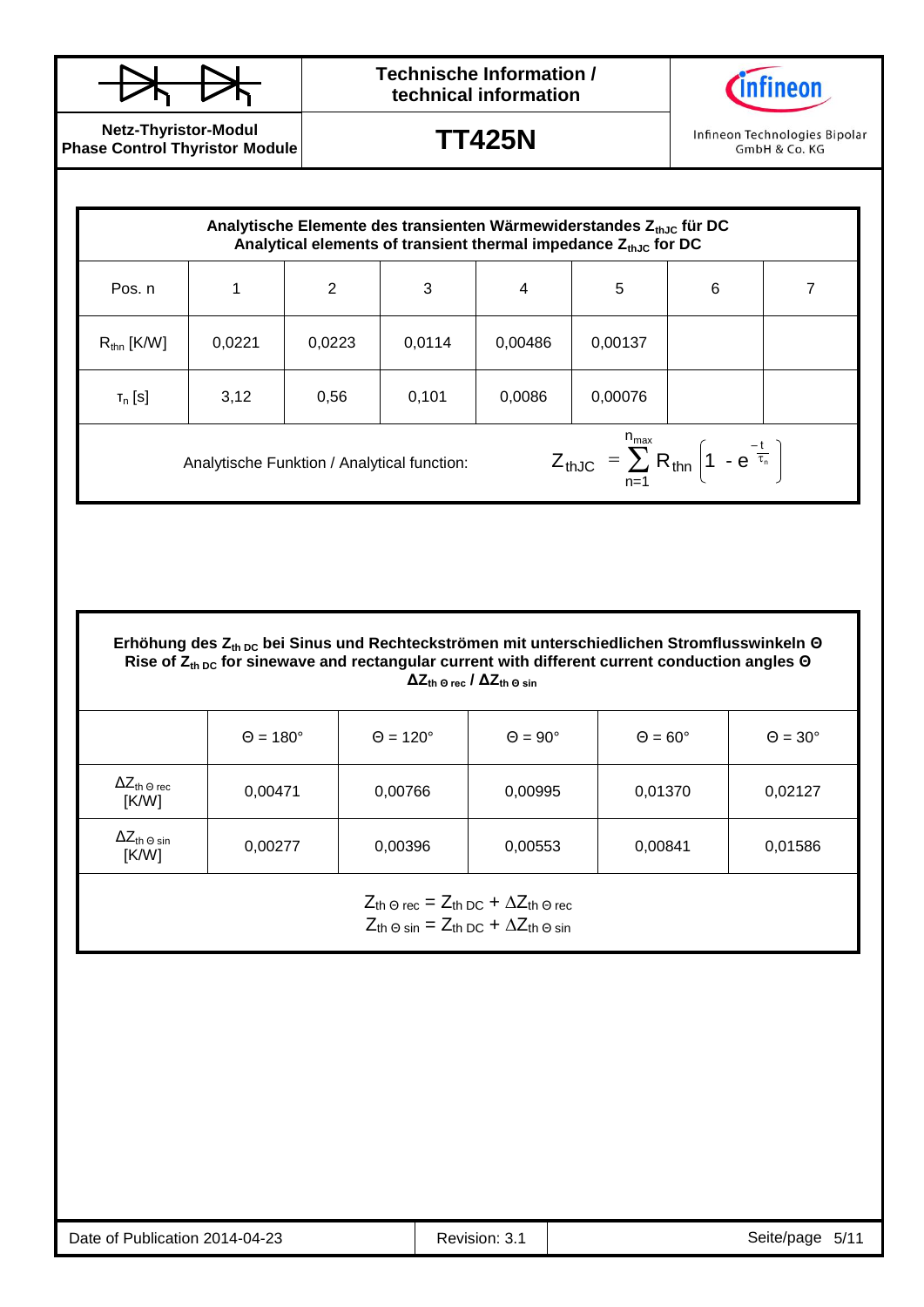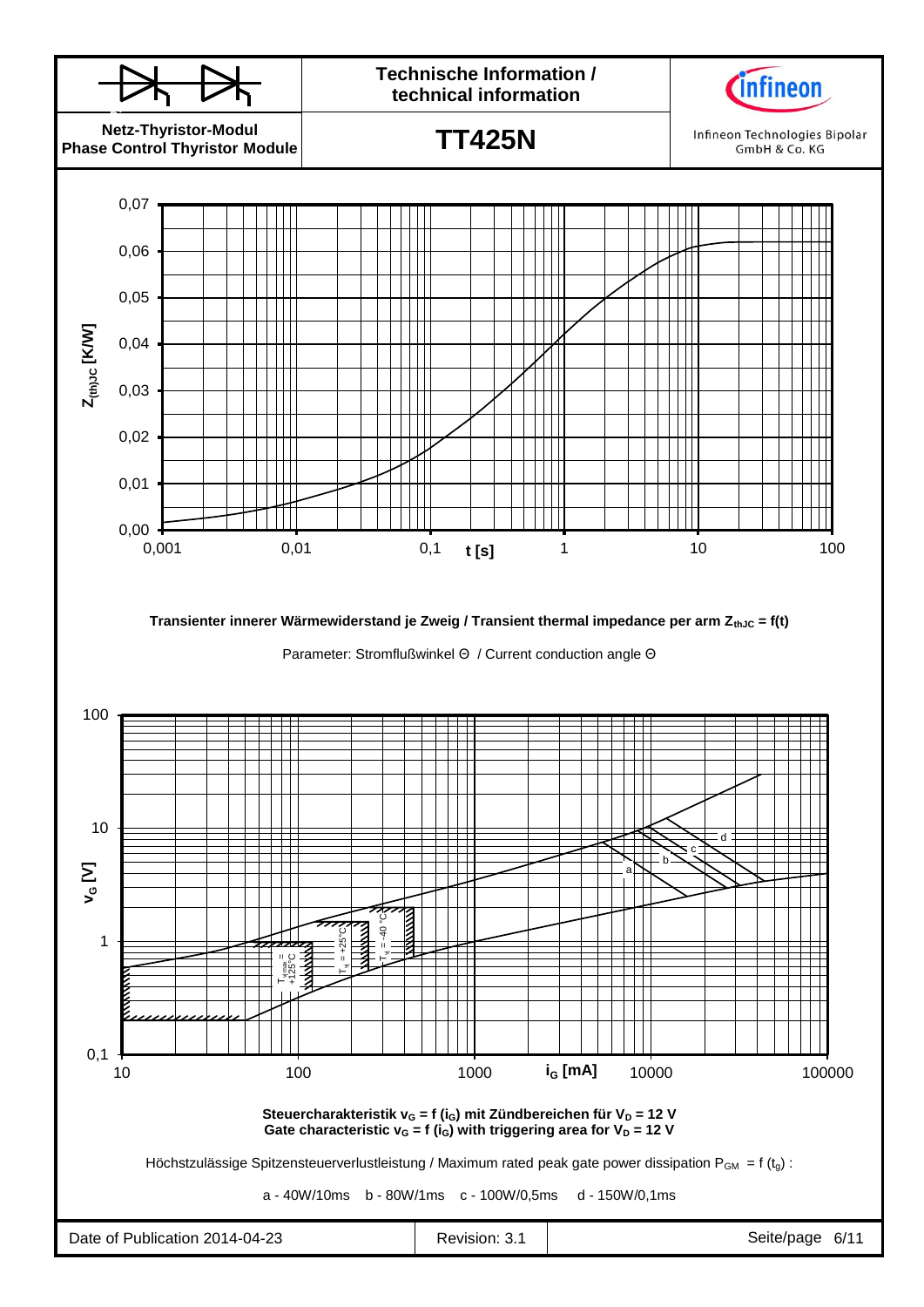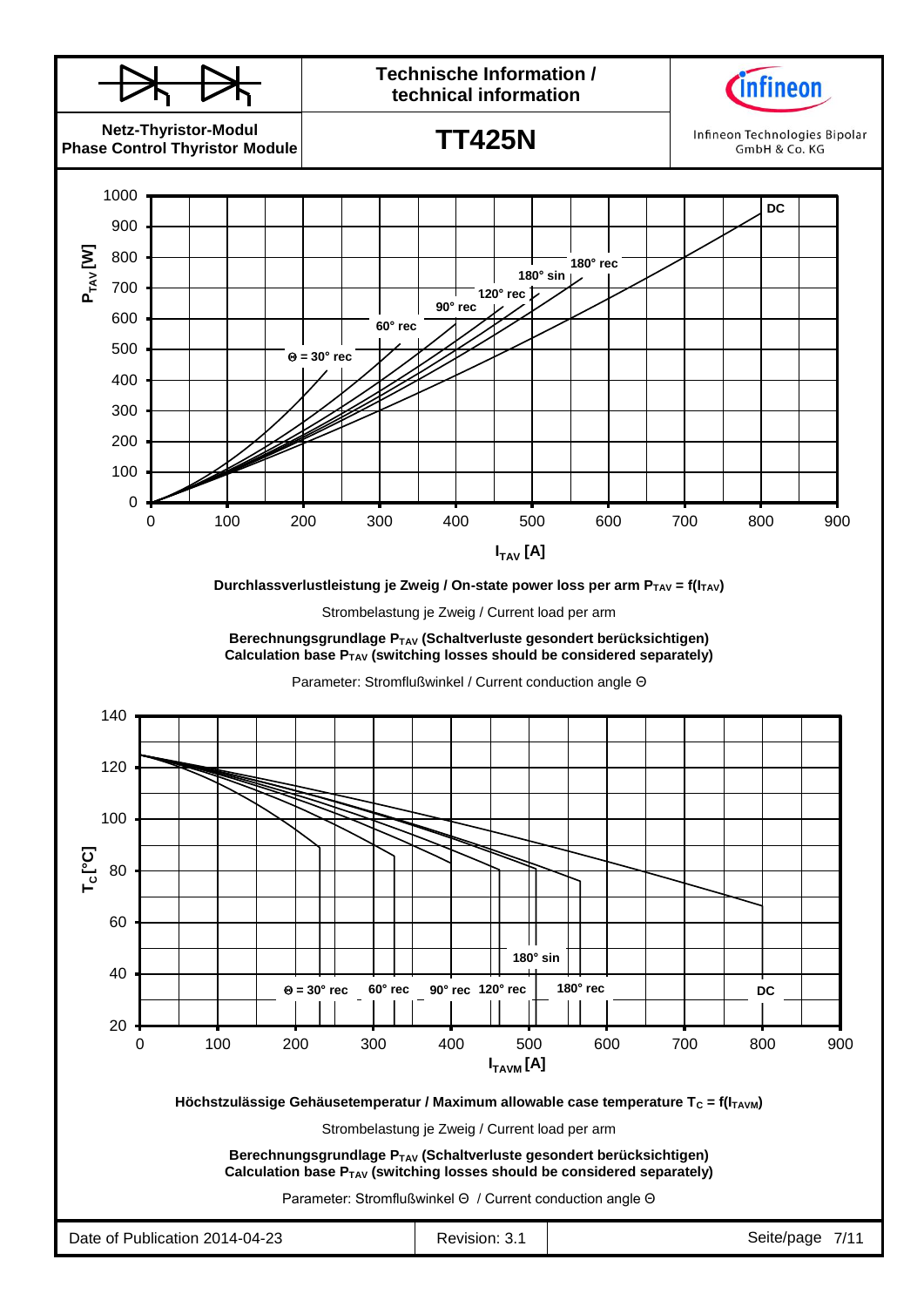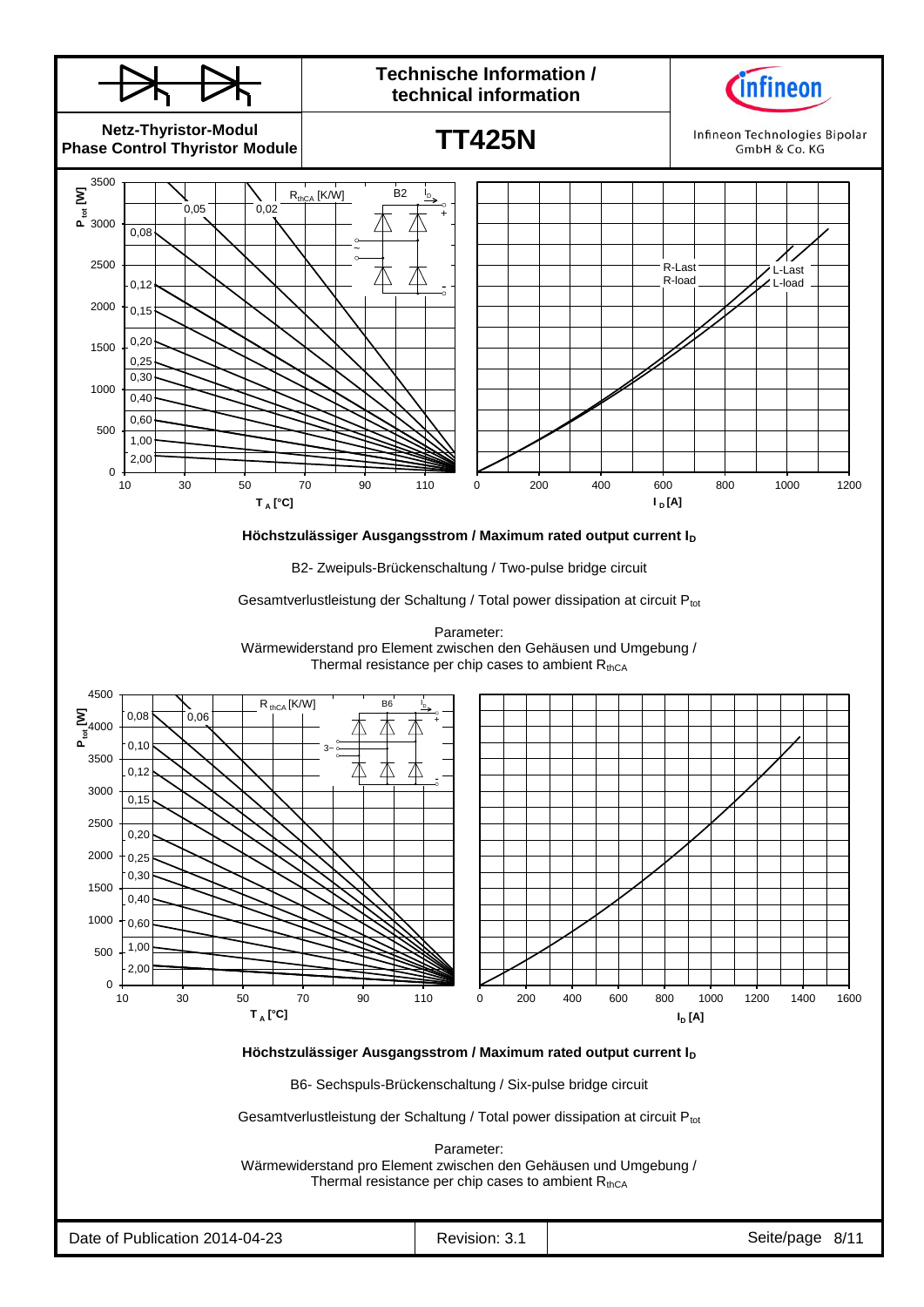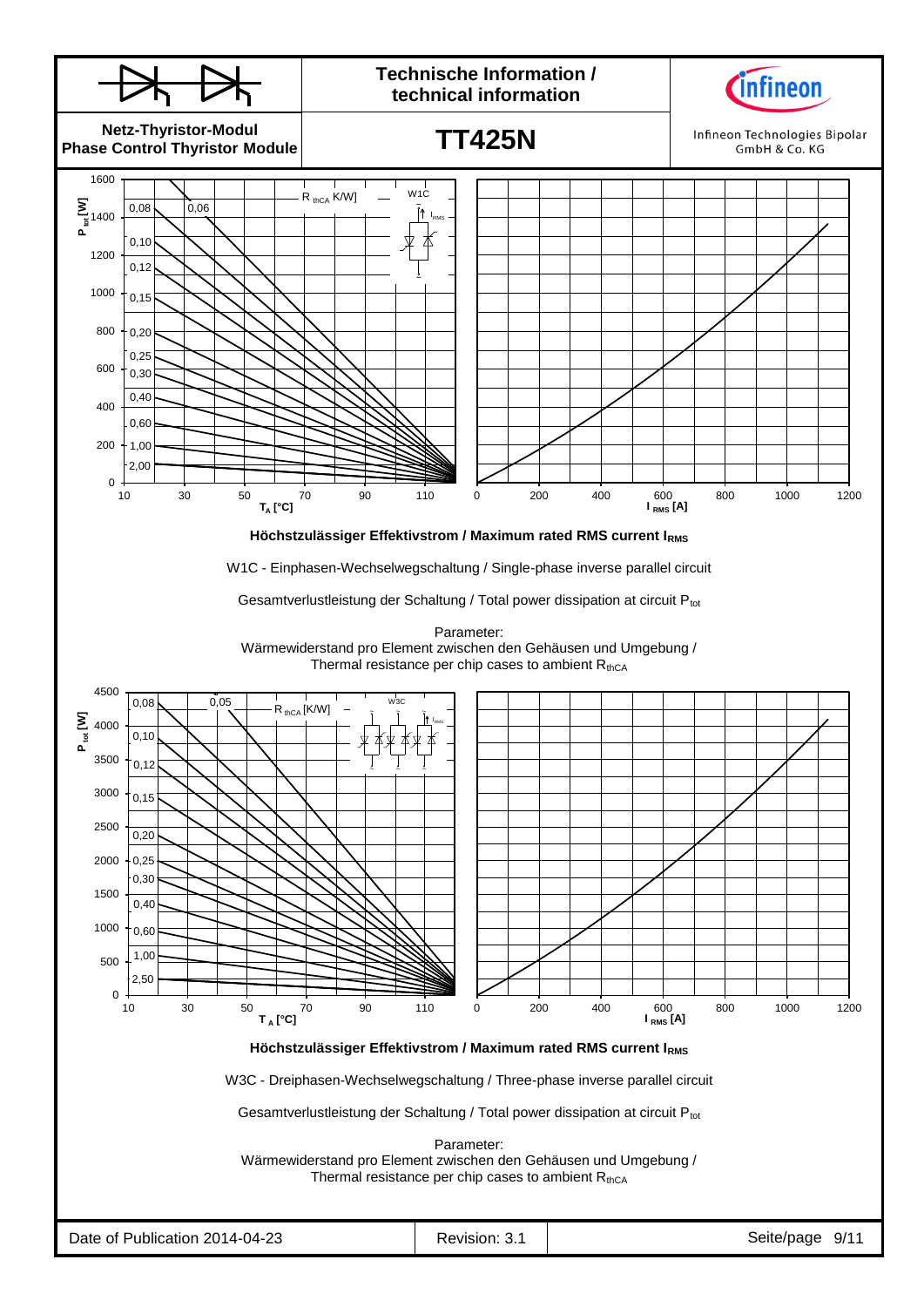